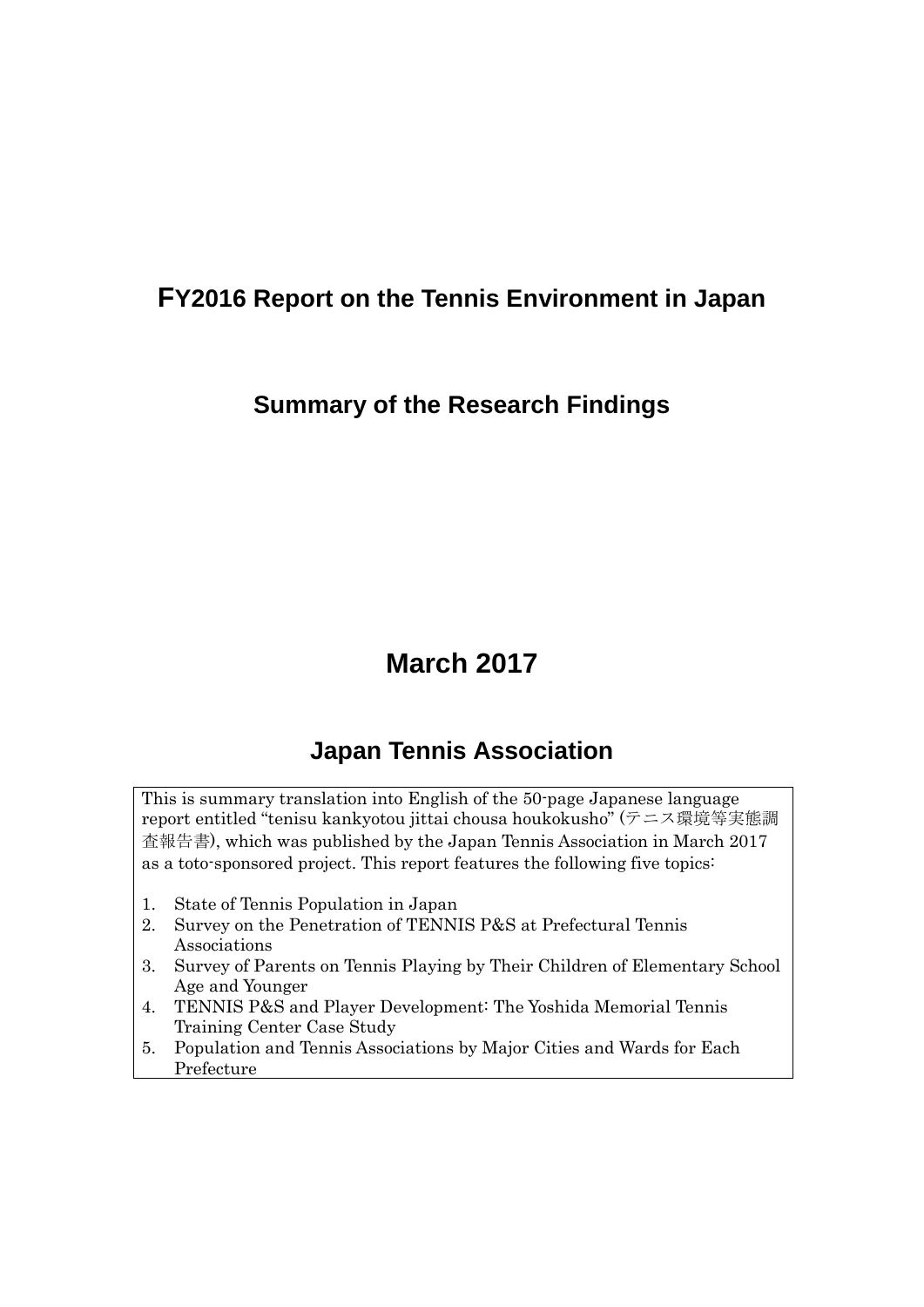### **(1) The tennis-playing population of Japan is 4.39 million, which indicates a recovery in size as well as latent demand**

The tennis population in Japan, defined as the number of people aged 10 or older who played tennis (excluding soft tennis) at least once in the past one year, is 4.39 million (estimate as of FY2016). Compared to a decade ago, the tennis population has stayed at the approximately same level. The playing population had been in a downward trend from 2008 through 2012, but has recovered through a gradual increase since that time: 3.73 million in 2012, 3.99 million in 2014, and 4.39 million in 2016. In addition, adults who gave tennis as a sport they would like to play (or continue to play) was more than twice the number of those who are actually playing, an indication of some significant potential demand. With the lowering birthrate and the aging society, it is even more important to popularize tennis among younger population (including junior players) for the medium- and long-term popularization of the sport.

#### **(2) TENNIS Play&Stay (P&S) has taken root at the prefectural association level**

According to the Japan Tennis Association's "Survey on the Penetration of TENNIS P&S at Prefectural Tennis Associations" (2016), 95.7% of the 47 prefectural associations answered that they have a section or committee in charge of TENNIS P&S. And a sizable 87.2% of the associations currently organize tournaments that use TENNIS P&S (i.e., use colored balls). In fact, the majority of associations (55.3%) have secured budgets for TENNIS P&S projects (FY2015). Among the activities offered through using the Japan Tennis Association's "TENNIS P&S special grant" in the fiscal years 2014 and 2015, "instruction classes (in which participants were solicited in advance)" (87.2%) and "equipment purchase" (72.3%) were given by high percentages.

85.1% of the prefectural associations have collaborating/affiliated organizations for TENNIS P&S projects. About 70% mentioned that municipal tennis associations and federations independently implement TENNIS P&S projects, separately from prefectural associations. It indicates that not only the prefectural associations but also the municipal tennis associations and federations within prefectures are making efforts at popularizing TENNIS P&S.

#### **(3) Tennis playing experience is handed down by parents to children**

The Japan Tennis Association's "Survey of Parents on Tennis Playing by Their Children of Elementary School Age and Younger" (2017) collected responses from 22,373 parents (guardians) with children in the 3-12 age group (excluding junior high school students). Overwhelming 92.3% of the parents answered that their children in this age group had "never played tennis." Only 6.6% of the parents indicated that their children were "currently playing." The most common response given as the age/grade in which children started to play tennis was first grade in elementary school (18.1%). Of the parents who have children currently playing tennis, 68.1% answered that they or their spouses have played tennis. The parents who have played tennis indicated the period of their tennis experience as "in high school" (44.9%), "in junior high school" (39.6%) or "in university (including graduate school, junior college, vocational college, etc.)" (33.0%) (multiple answers allowed). Also, when asked how their children would continue with tennis if they desired to do so, many of the parents mentioned that their children would probably continue to play "on a school